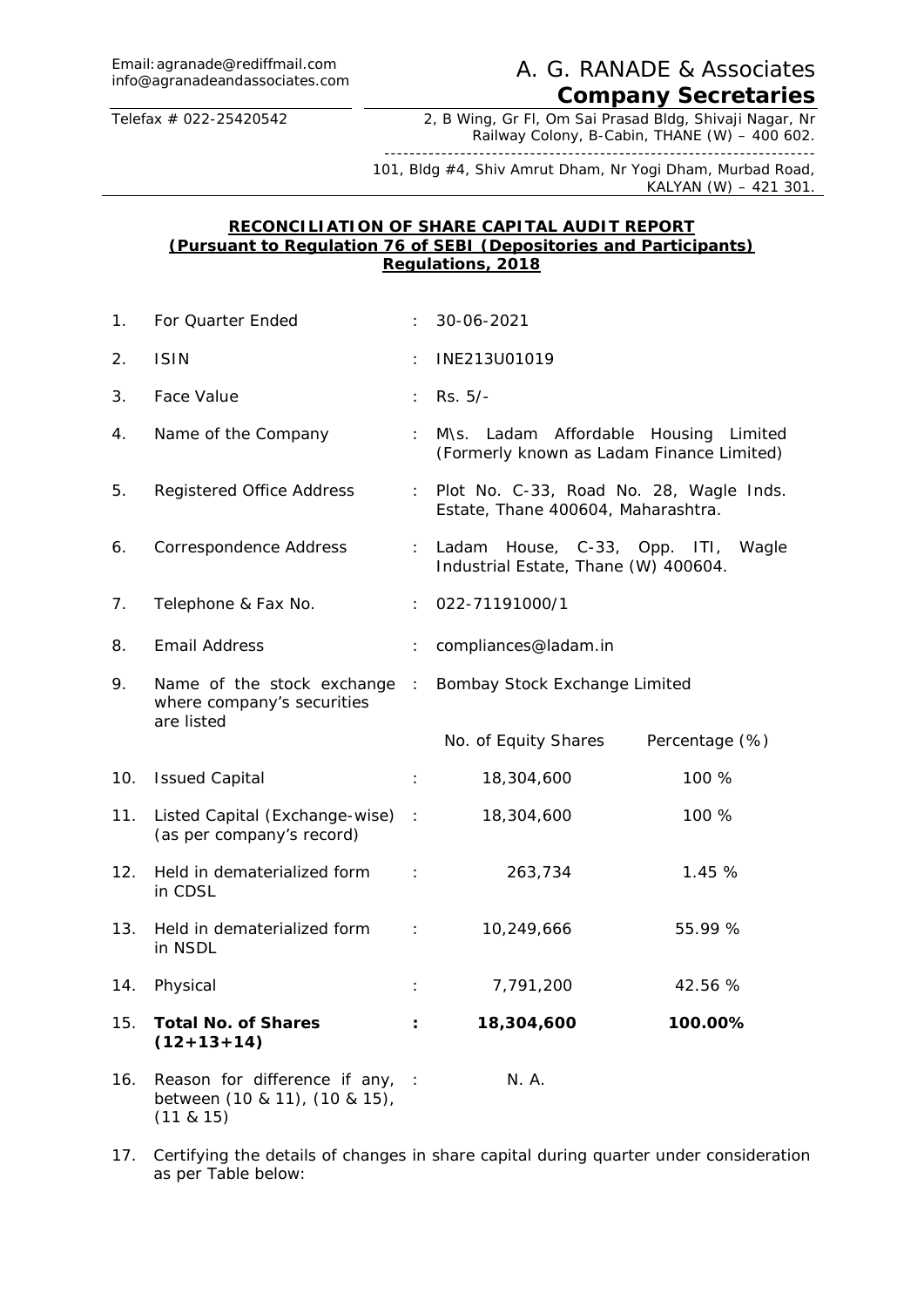# Email:agranade@rediffmail.com

#### Email: agranade@rediffmail.com <br>info@agranadeandassociates.com A. G. RANADE & Associates *Company Secretaries*

Telefax # 022-25420542 2, B Wing, Gr Fl, Om Sai Prasad Bldg, Shivaji Nagar, Nr Railway Colony, B-Cabin, THANE (W) – 400 602.

-------------------------------------------------------------------- 101, Bldg #4, Shiv Amrut Dham, Nr Yogi Dham, Murbad Road, KALYAN (W) – 421 301.

| No<br>Οf<br>Particul<br>shar<br>ars<br>$***$<br>es | Applied<br>/Not<br>Applied<br>for listing | Listed on<br><b>Stock</b><br>Exchanges<br>(Specify<br>Names) | Whether<br>intimated<br>to CDSL | Whether<br>Intimated<br>to NSDL | In-<br>principle,<br>approval,<br>pending<br>for SE<br>(Specify<br>Names) |
|----------------------------------------------------|-------------------------------------------|--------------------------------------------------------------|---------------------------------|---------------------------------|---------------------------------------------------------------------------|
|----------------------------------------------------|-------------------------------------------|--------------------------------------------------------------|---------------------------------|---------------------------------|---------------------------------------------------------------------------|

#### N. A.

\*\*\*Rights, Bonus, Preferential Issue, ESOP's, Amalgamation, Conversion, Buy back, Capital Reduction, Forfeiture, any other (to specify)

- 18. Register of Members is : Yes updated (Yes / No):
- 19. Reference to previous quarter : N. A. with regards to excess dematerialization of shares, if any
- 20. Has the company resolved : N. A.the matter mentioned in point no: 19 above in the current quarter.

21. Mention the total no. of Demat requests, if any

| Defilat reguests, il dify. |         |               |               |           |  |
|----------------------------|---------|---------------|---------------|-----------|--|
| Requests                   | No. of  | No. of Shares | No. of Shares | Reason    |  |
|                            | Reauest | Accepted      | Rejected      | for Delay |  |
| Confirmed within 21 days   |         | 6,000         | Nil           | N.A.      |  |
| Confirmed after 21 days    | Nil     | Nil           | Nil           | N.A       |  |
| Pending beyond 21 days     | Nil     | Nil           | Nil           | N.A       |  |

- 22. Name, Telephone & Fax No. : Mr. Yash Kirit Gala of the Company Secretary and Compliance officer of the **Company** ICSI Membership no: A62960 Tel.: 022-71191000/1
- 23. Name, Address, Tel & Fax no. Registration no. of the Auditor : A. G. Ranade & Associates Practicing Company Secretary 2, Gr Fl, B Wing, Om Sai Prasad Building, Shivaji Nagar, Nr Railway Colony, B Cabin, Thane (W) 400602 Membership no.: FCS 6199 CP No: 6231 Tel.: 8104386425
- 24. Appointment of common agency for share registry work if yes (Name & address) : Purva Sharegistry (India) Private Limited 9, Shiv Shakti Industrial estate, J. R. Boricha Marg, Lower Parel (East), Mumbai 400011